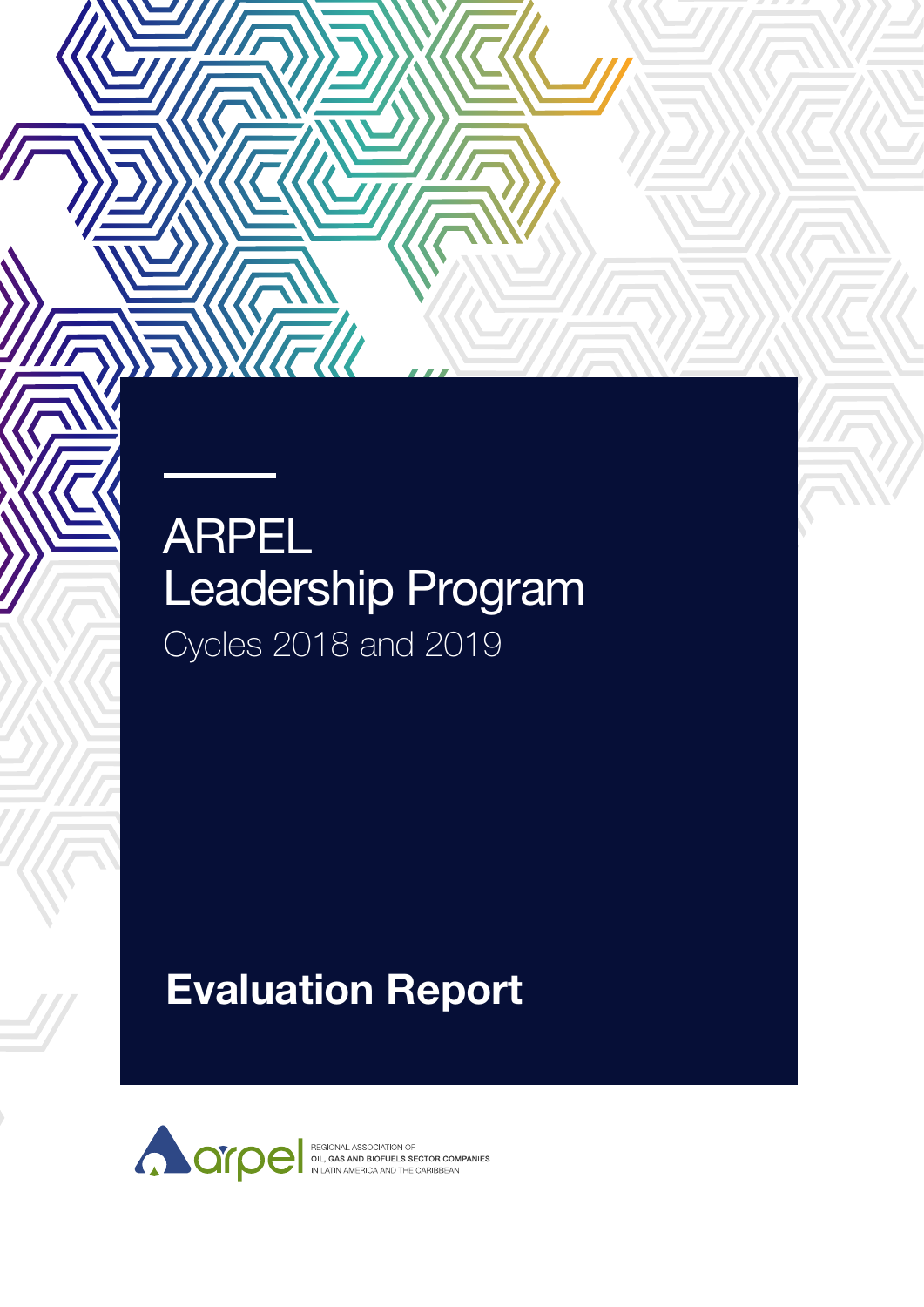### **Program background and overview**

# **Objective**

To give a high-level overview of the energy business, preparing future leaders by providing a global perspective of the business in the region.

#### **Differential** added value

- **‧** Addressing issues that are not usually included in training programs for companies, in university training programs or in courses given by the industry in the market.
- **‧** Networking among business leaders in the region.

# Target audience

Professionals of oil and gas sector companies in Latin America who report to the president or vice president as well as those with high potential to hold senior positions in their organizations (directors and vice presidents).

# Professionals

Staff of high level instructors of IHS Markit.









Crisostomo



Etienne Gabel

Lisa Pearl Bob Fryklund Rodrigo Vaz Felipe Perez Kurt David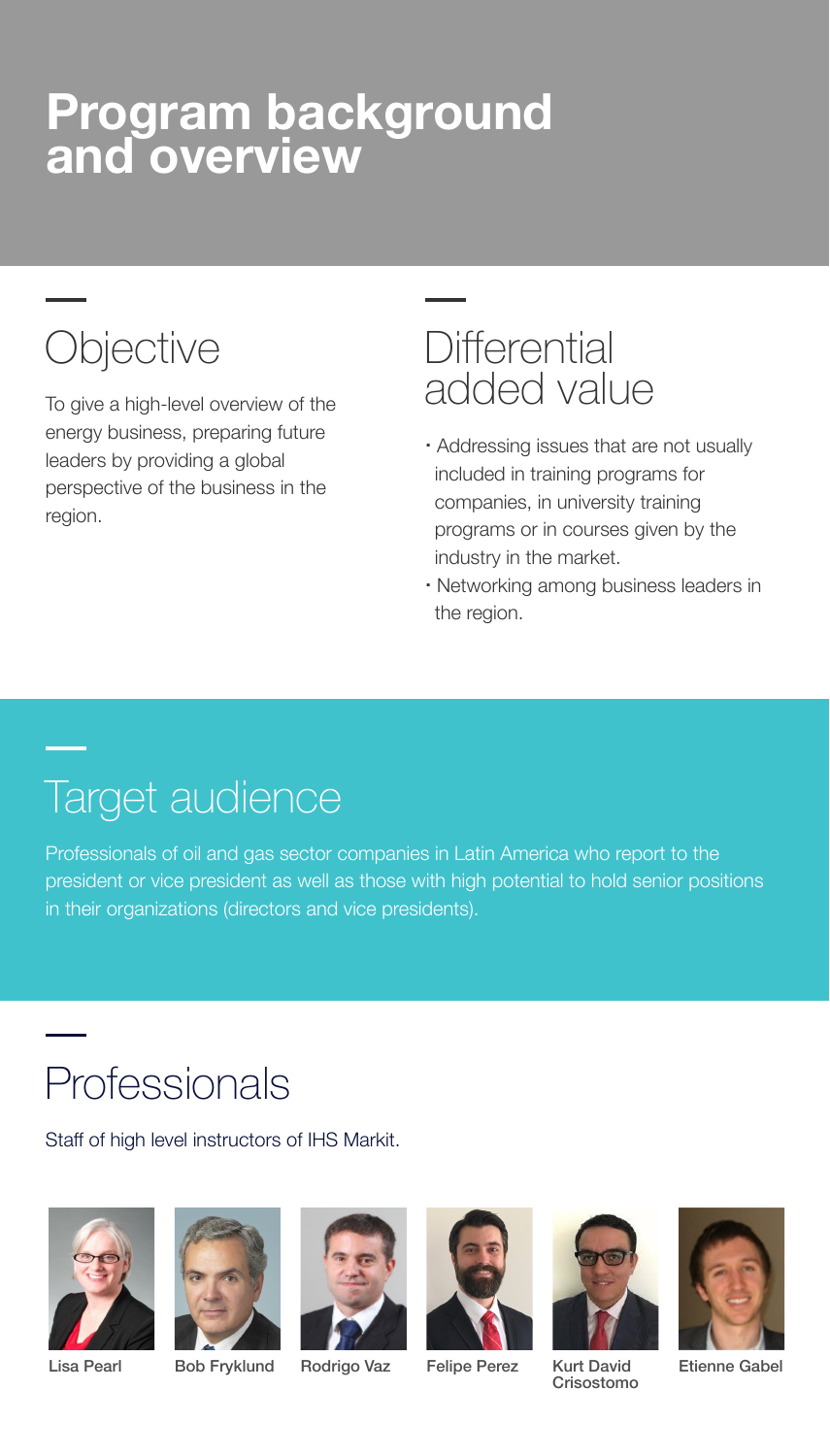

Global Factors and their Effects in the Upstream Sector of Latin America

Downstream Sector, the New "Normal" Refining's Role in a World of Changing Demand

Gas en Renewables, and their Role as Power Fuels in an Increasingly Decarbonized World

Each module:

in-person

**2 full days** of **highly interactive** 

**activities** in the classroom



**1 day** of **technical visits** to model facilities in the region.

#### The course is given in **English**

With simultaneous Spanish/English and English/Spanish interpretation service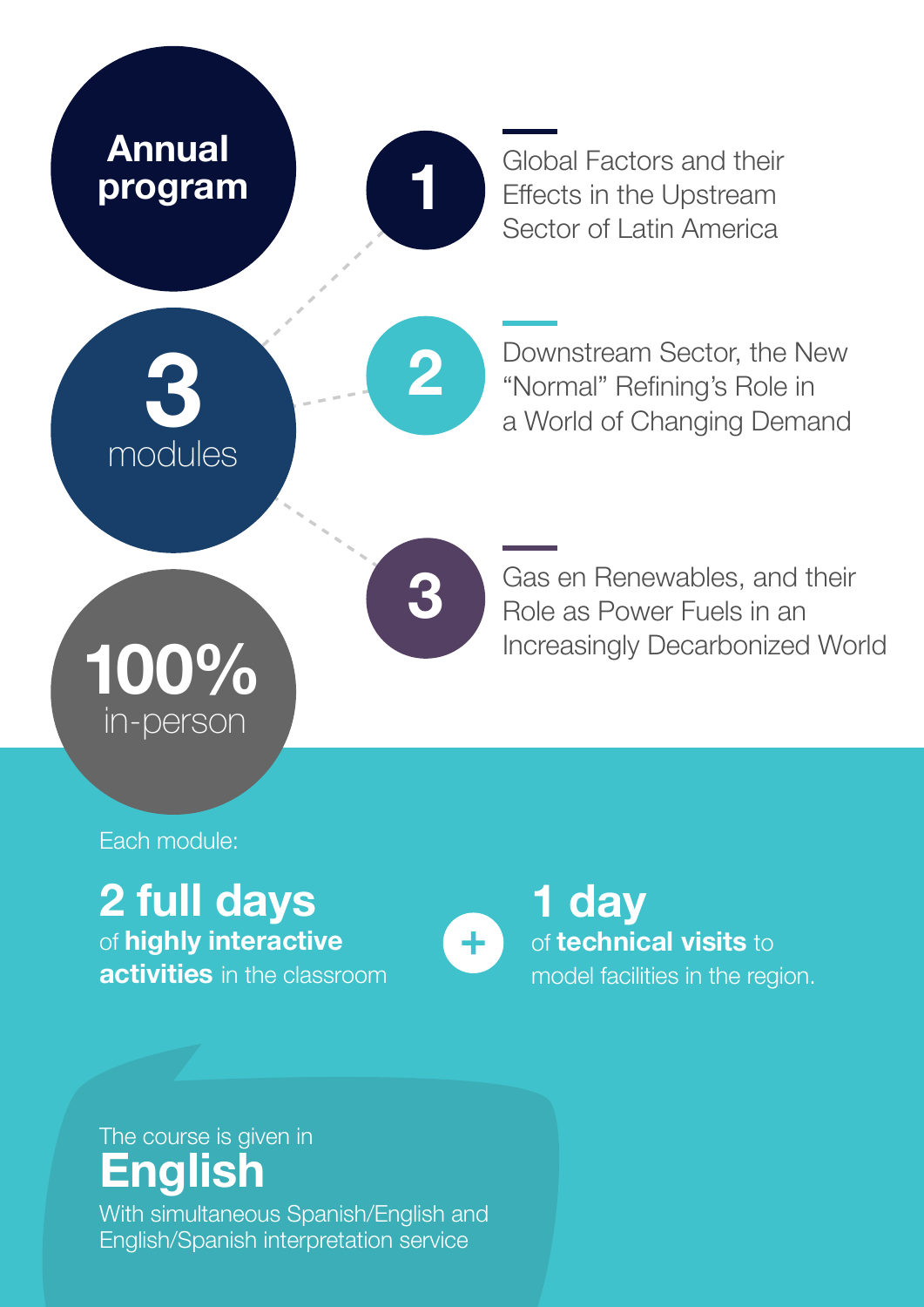# Registration Rate:

ARPEL Member Companies: **USD 4,000/module**

Non-Member Companies: **USD 5,500/module**

**Rate includes:** Participation in Alumni, course materials, catering breaks and transfers during the course, technical visits to model facilities related to the specific theme of each module.

# First results 2018/2019

Participation indicators:

**14 Participating Companies** 

ANCAP, YPF, TECPETROL, SCHLUMBERGER, CUPET, ECOPETROL, FRONTERA ENERGY, PEMEX, PETROBRAS, PETROPERU, TRANSPETRO, RECOPE, KBR, STAATSOLIE, PETROPAR



Argentina, Brazil, Ecuador, Costa Rica, Mexico, Peru, Cuba, Suriname, USA, Uruguay, Colombia, Paraguay



**80%**

Number of member companies

#### **Facilities visited:**

CENPES | RIO DE JANEIRO REFICAR | CARTAGENA DE INDIAS VACA MUERTA | NEUQUEN PEMEX GAS MEASUREMENT FACILITY | REYNOSA WIND FARM SALITRILLOS DE ENEL | REYNOSA

# **33%**

Number of companies that participated again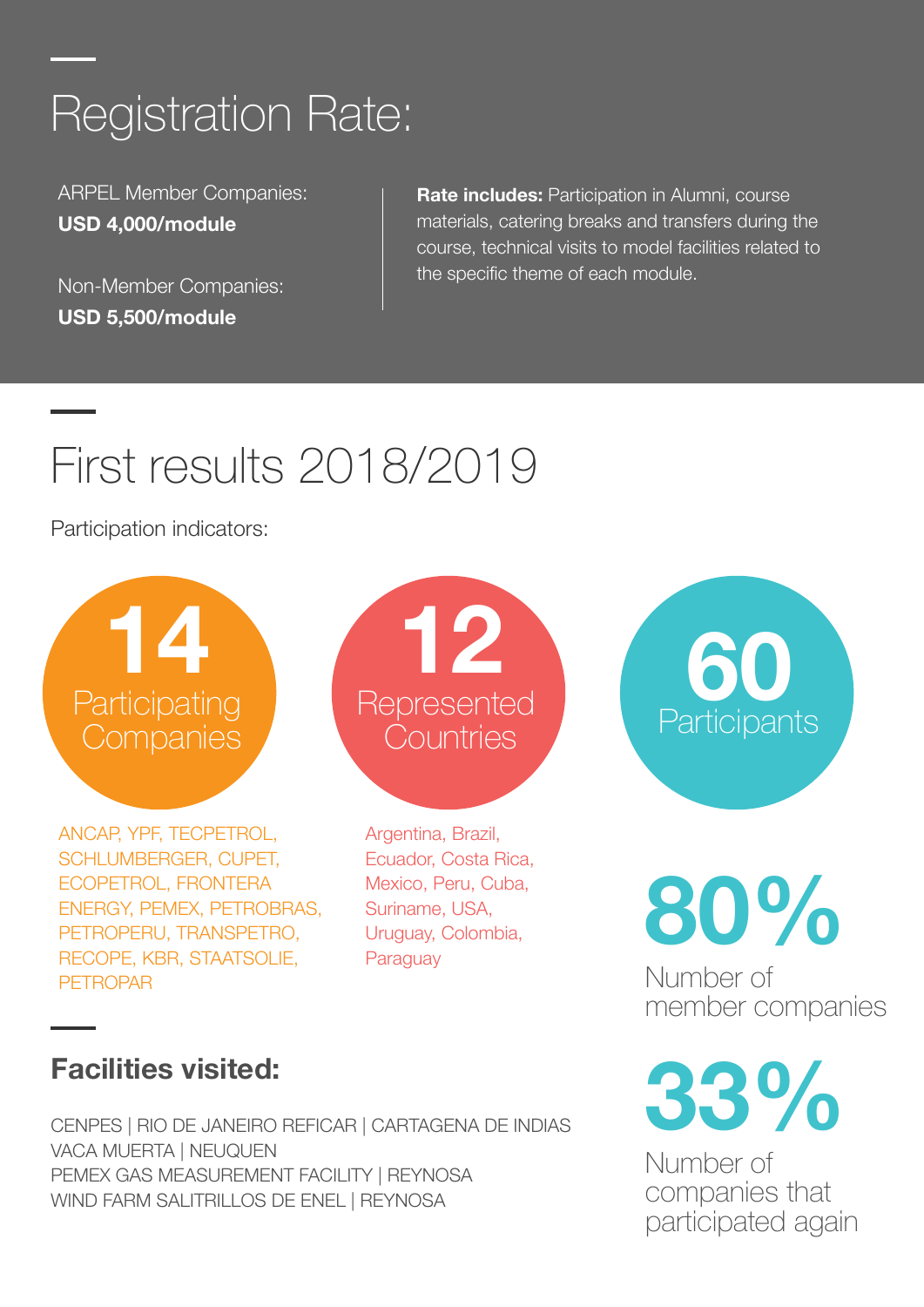### Satisfaction Evaluation



#### Testimony of participants:

"It was very interesting module providing broad vision of industry, bringing relevant information to build the required knowledge to support important business decisions in the near future"

"The program includes updated statistics on all issues and shows the managerial initiative and the way to act very clearly. The professionals are highly trained and very communicative."

"Very good discussions, very productive and instructive. I found the chapter entitled "How companies have changed and why" excellent."

"Excellent program! Well structured and well developed. High level of instructors and participants. Very relevant content, congratulations!" "Very good integration." "A balanced course that makes us reflect and look to the future at the speed of light in order not to be left behind." "Excellent organization" "Very good combination between theoretical sessions and practical exercises."

"Everything was excellent. Please continue with this kind of programs that provide know how to the rest of the team and make work more efficient in a profitable and safe manner."